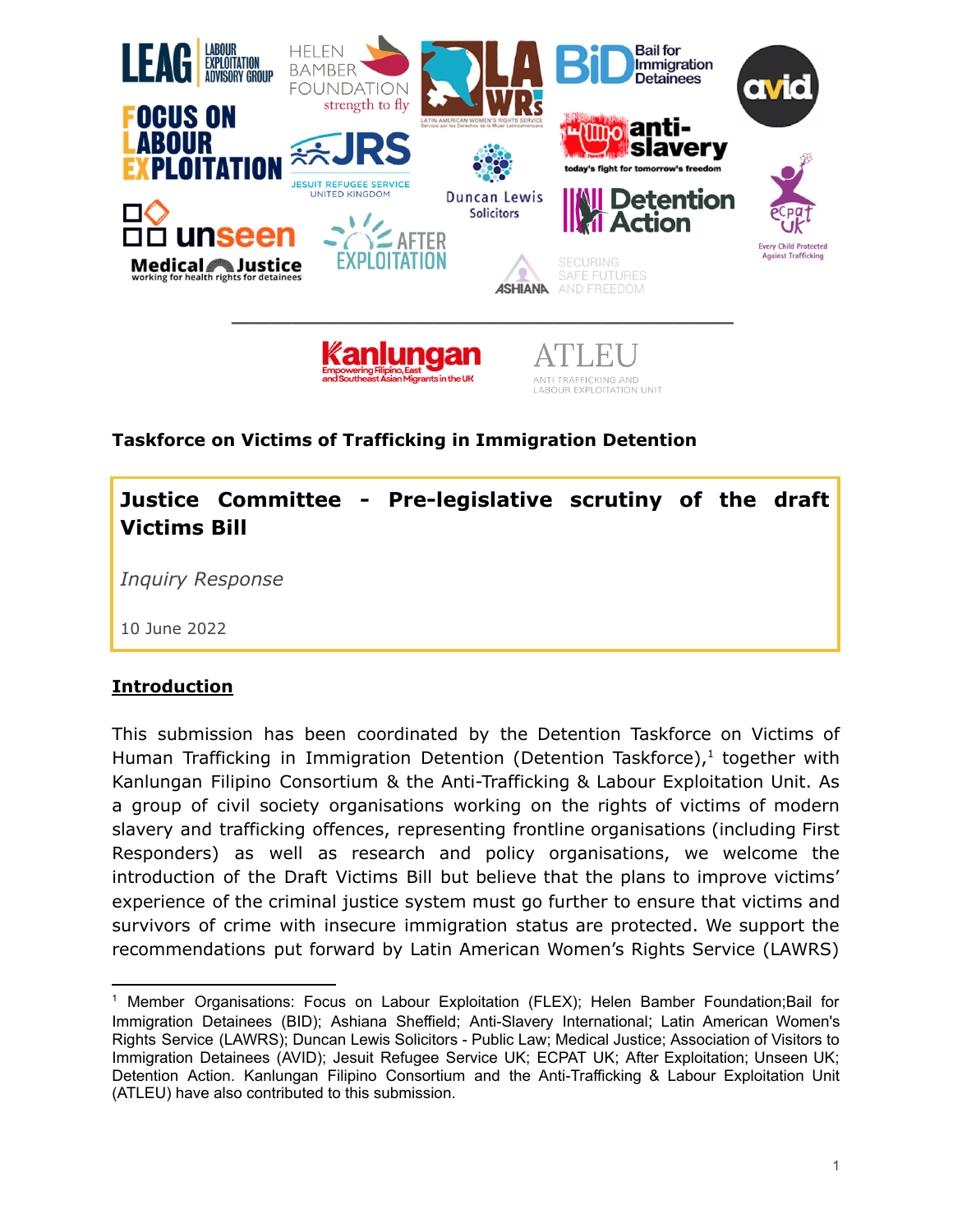and the Step Up Migrant Women Campaign (SUMW) in their submission to the Justice Committee's call for evidence.

This evidence focuses on the following concerns:

- The Bill and Victim's Code must be drafted in such a way as to ensure that *all* victims of crime, including those subject to immigration control, are included.
- If the Bill is to ensure equal access to justice and support for all victims, it must include a provision that would guarantee secure reporting pathways and prevent automatic data sharing between statutory services and Immigration Enforcement.

## **Questions 1 and 2: The Bill's definition of victim and the Government's proposal to put the overarching principles of the Victims' Code in primary legislation and set out key entitlements in secondary legislation**

We welcome the definition of a victim as a person who has suffered harm as a direct result of being subject to, or witnessing, criminal conduct. We welcome the definition of harm as 'including physical, mental or emotional harm and economic loss. However, we are concerned that clause 2 (3) of the Bill allows for the Victims' Code to "*restrict the application of its provisions to— (a) specified descriptions of victims*", as we are concerned that this will result in migrants being excluded from provisions in the Code. It is essential that the Code applies to *all* victims, as set out in the consultation, and there is no risk of restrictions being introduced at a later stage so that specified types of victims are excluded. People subject to immigration control, including victims of trafficking, frequently experience multiple acts of victimisation – primary legislation should be drafted in such a way that ensures they are included under the definition and have access to support as victims.

These concerns are heightened in light of the amount of provision for victims that will be introduced *via* secondary legislation. More clarity is needed as to whether there will be full, open and transparent consultation, carried out in accordance with existing standards of best practice, as part of the process of drawing up secondary legislation. Concerns have repeatedly been raised about the use of delegated powers and statutory instruments (SIs) by the government to amend laws without first facing detailed parliamentary scrutiny – while SIs have the "technical approval" of parliament, scrutiny is often perfunctory, particularly for those passed under the negative resolution procedure. $2$ 

<sup>&</sup>lt;sup>2</sup> See, for example, Public Law Project"s SIFT project [findings](https://publiclawproject.org.uk/what-we-do/current-projects-and-activities/brexit/the-sift-project/), October 2020.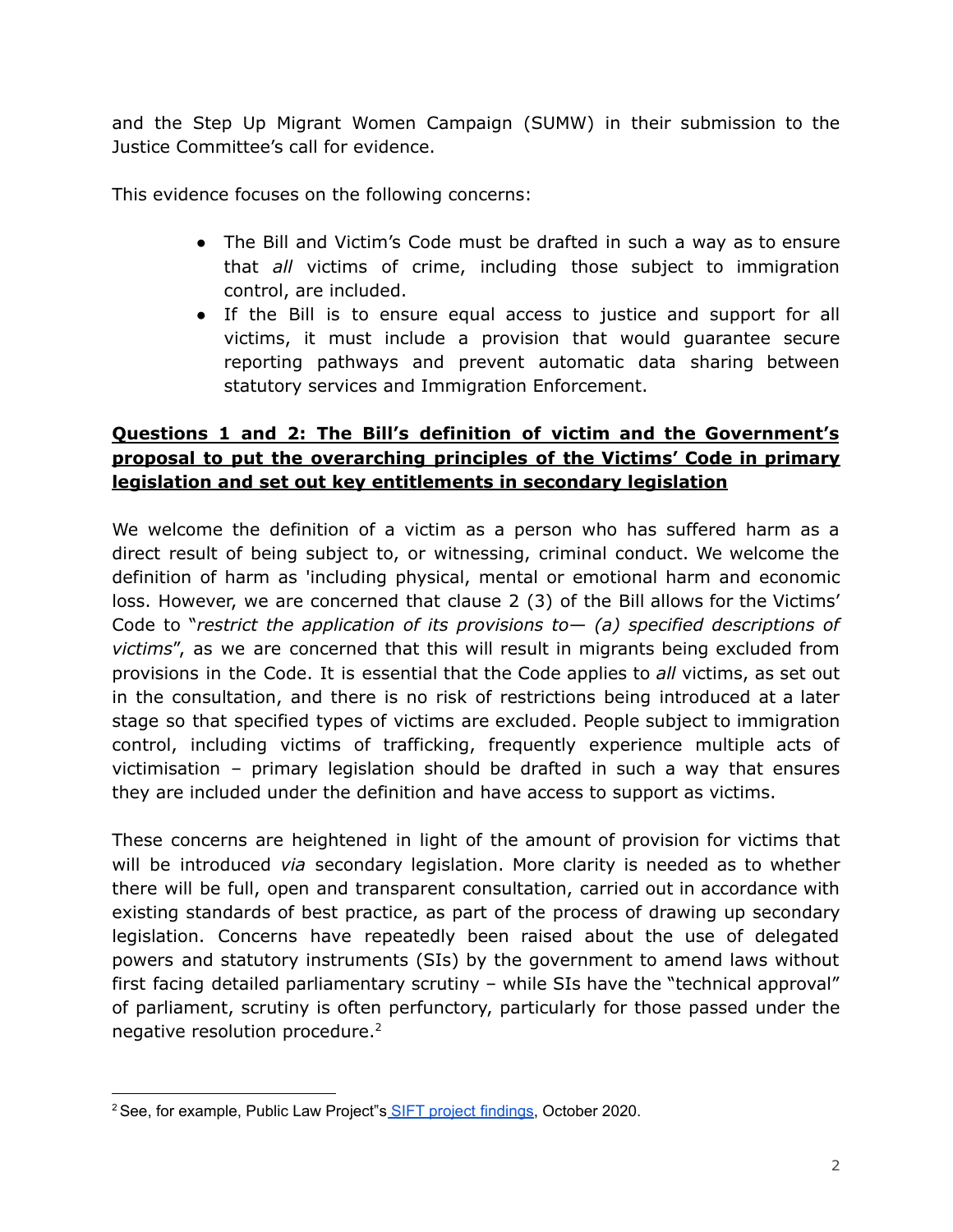**We urge the Government to ensure that the Code applies to all victims, and does not include any restrictions in the application of its provision as currently envisaged in clause 3. We also urge the Government to conduct a full, open and transparent consultation, carried out in accordance with existing standards of best practice, as part of the process of drawing up secondary legislation.**

## **Question 12: Whether there should be any further measures included in the Bill.**

As recognised by the Home Office, victims must be '*treated first and foremost as victims*' <sup>3</sup> regardless of their immigration status. In order to ensure equal access to justice and support for all victims, it is essential that victims and survivors of crime with insecure immigration status feel safe to seek protection and support. This requires secure reporting policies and procedures to be established. These would involve secure reporting pathways and procedures preventing statutory services from automatically sharing victims or witnesses personal data with Immigration Enforcement when they report a crime or access services. They would allow for the separation of immigration enforcement activities from law enforcement and mean that all victims or witnesses to crime would know that reporting will not have direct immigration repercussions. Secure reporting processes are vital to ensure that individuals with insecure immigration status feel able to engage with criminal justice agencies. The Labour Exploitation Advisory Group (LEAG) has reported that migrant victims with insecure status frequently believe that they cannot report their abuse and exploitation to authorities, for fear of serious personal consequences where their information is shared with immigration enforcement, including arrest, detention and removal from the UK. <sup>4</sup> In the absence of secure reporting pathways for victims, this fear results in individuals staying in abusive and exploitative conditions for long periods and is played on by exploiters as a form of control.

At present, without secure reporting, exploiters are empowered to act with impunity, knowing that their victims will often not risk seeking help from the authorities, often using threats of deportation as a means to prevent their victims from coming forward to criminal justice agencies. <sup>5</sup> It is well recognised, including in

<sup>&</sup>lt;sup>3</sup> Home Office, (2021) 'Guidance - Review of data sharing: migrant victims and witnesses of crime,' para. 18.

<sup>4</sup> Labour Exploitation Advisory Group, Opportunity Knocks: Improving responses to labour exploitation with secure reporting, April 2020. London: Focus on Labour Exploitation (FLEX), p.11.

<sup>5</sup> Labour Exploitation Advisory Group, Opportunity Knocks: Improving responses to labour exploitation with secure reporting, April 2020. London: Focus on Labour Exploitation (FLEX), p.55.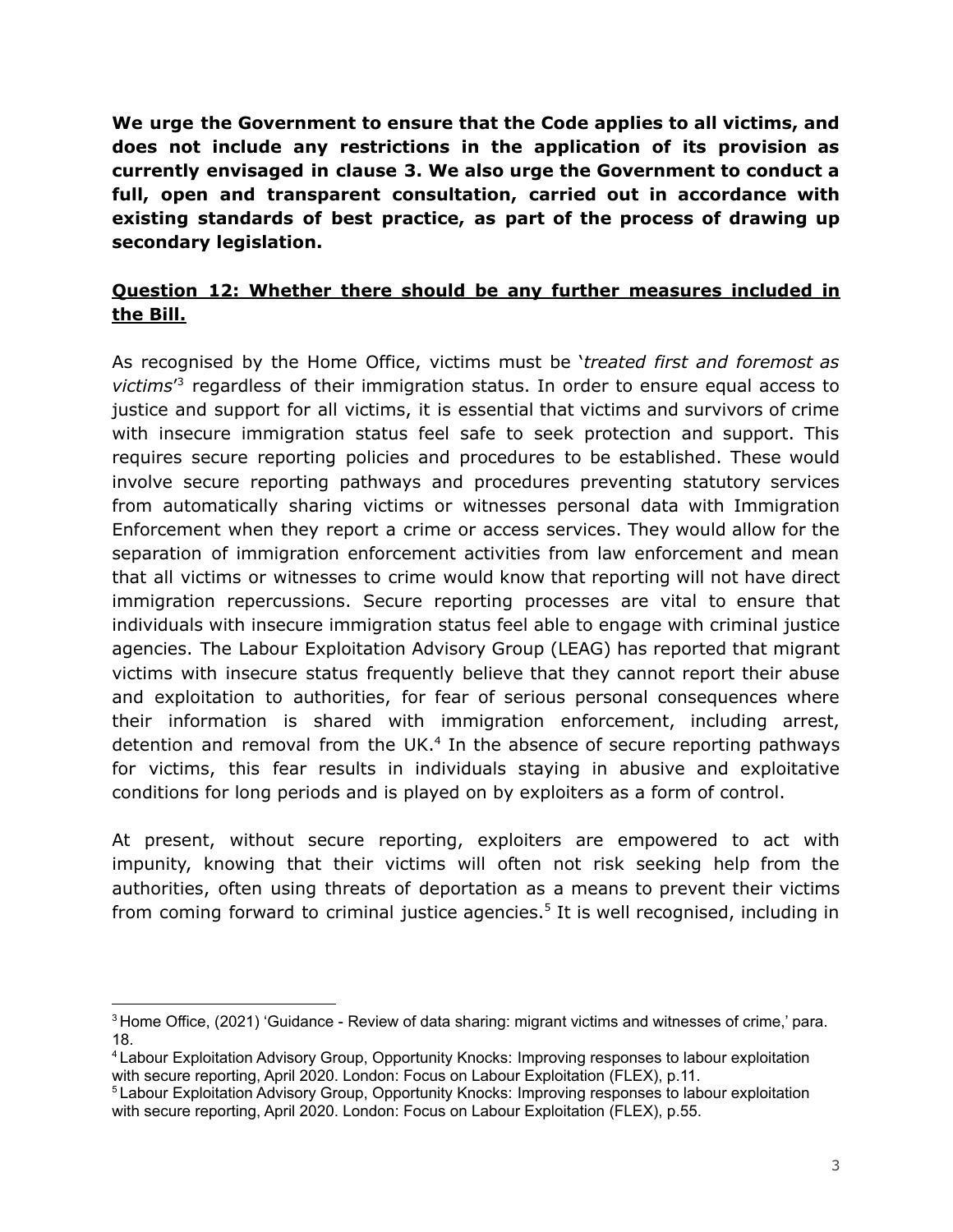statutory guidance,<sup>6</sup> that survivors can be highly traumatised, afraid of disclosing their situation of exploitation due to shame and fear as well as the control methods used by exploiters and may be anyway fearful of authorities due to previous experiences and threats including around Immigration Detention and removal**.** Beyond modern slavery and human trafficking, such experiences are common with victims of domestic abuse with insecure status. The organisation Imkaan has previously reported that more than 90% of abused women with insecure immigration status in the UK had their abusers use the threat of their removal from the UK to dissuade them from reporting their abuse.<sup>7</sup> These findings have been supported by the Step Up Migrant Women campaign, which identified fear of removal from the UK as the main factor which prevented women from reporting to the police. <sup>8</sup> Whilst law enforcement does not have a legal obligation to share information about undocumented immigration status of crime victims with immigration enforcement, this does take place and while it remains a possiblity it will continue to deter victims from reporting crimes against them.

In December 2021, following a super complaint against the police for the sharing of personal data with immigration enforcement, 9 the Government laid before Parliament the Home Office and police data-sharing arrangements on migrant victims and witnesses of crime with insecure immigration status review ('the Review').<sup>10</sup> The Review rejects the call made by sector representatives to establish a system of secure reporting to make it safer for victims with insecure immigration status to approach the police to report crimes safely. Instead it proposed an Immigration Enforcement (IE) Migrant Victims Protocol which "*will set out that no immigration enforcement action will be taken against that victim while investigation and prosecution proceedings are ongoing, and the victim is receiving support and advice to make an application to regularise their stay*". Organisations working with victims have voiced strong disagreement with this response from the Government, explaining that there remains a conflict of interest so long as Immigration Enforcement is involved in receiving reports from and supporting victims of crime, given that its priority is to enforce immigration rules rather than providing a

<sup>&</sup>lt;sup>6</sup> The Modern Slavery Act 2015 section 49 Statutory Guidance on Identification and Care recognises the impact of trauma lists the reasons why a person may not self-identify and/or be reluctant to disclose their situation of exploitation.

<sup>&</sup>lt;sup>7</sup> Thiara, Ravi K. and Sumanta Roy (2012), 'Vital Statistics 2: Key findings report on Black, Minority Ethnic and Refugee Women's and Children's experiences of gender-based violence.' London: Imkaan

<sup>9</sup> <sup>8</sup> McIlwaine, Cathy, Lucila Granada and Illary Valenzuela-Oblitas. 2019. The Right to be Believed: Migrant women facing Violence against Women and Girls (VAWG) in the 'hostile environment' in London. London: King's College London and Latin American Women's Rights Service.

[https://www.libertyhumanrights.org.uk/issue/liberty-and-southall-black-sisters-super-complaint-on-data-sh](https://www.libertyhumanrights.org.uk/issue/liberty-and-southall-black-sisters-super-complaint-on-data-sharing-between-the-police-and-home-office-regarding-victims-and-witnesses-to-crime/) [aring-between-the-police-and-home-office-regarding-victims-and-witnesses-to-crime/](https://www.libertyhumanrights.org.uk/issue/liberty-and-southall-black-sisters-super-complaint-on-data-sharing-between-the-police-and-home-office-regarding-victims-and-witnesses-to-crime/)

<sup>10</sup> Review of data sharing: migrant victims and witnesses of crime [\(accessible](https://hansard.parliament.uk/Commons/2021-12-08/debates/63B3AE86-2989-449D-97A5-EF78C8DC79CA/details) version) - GOV.UK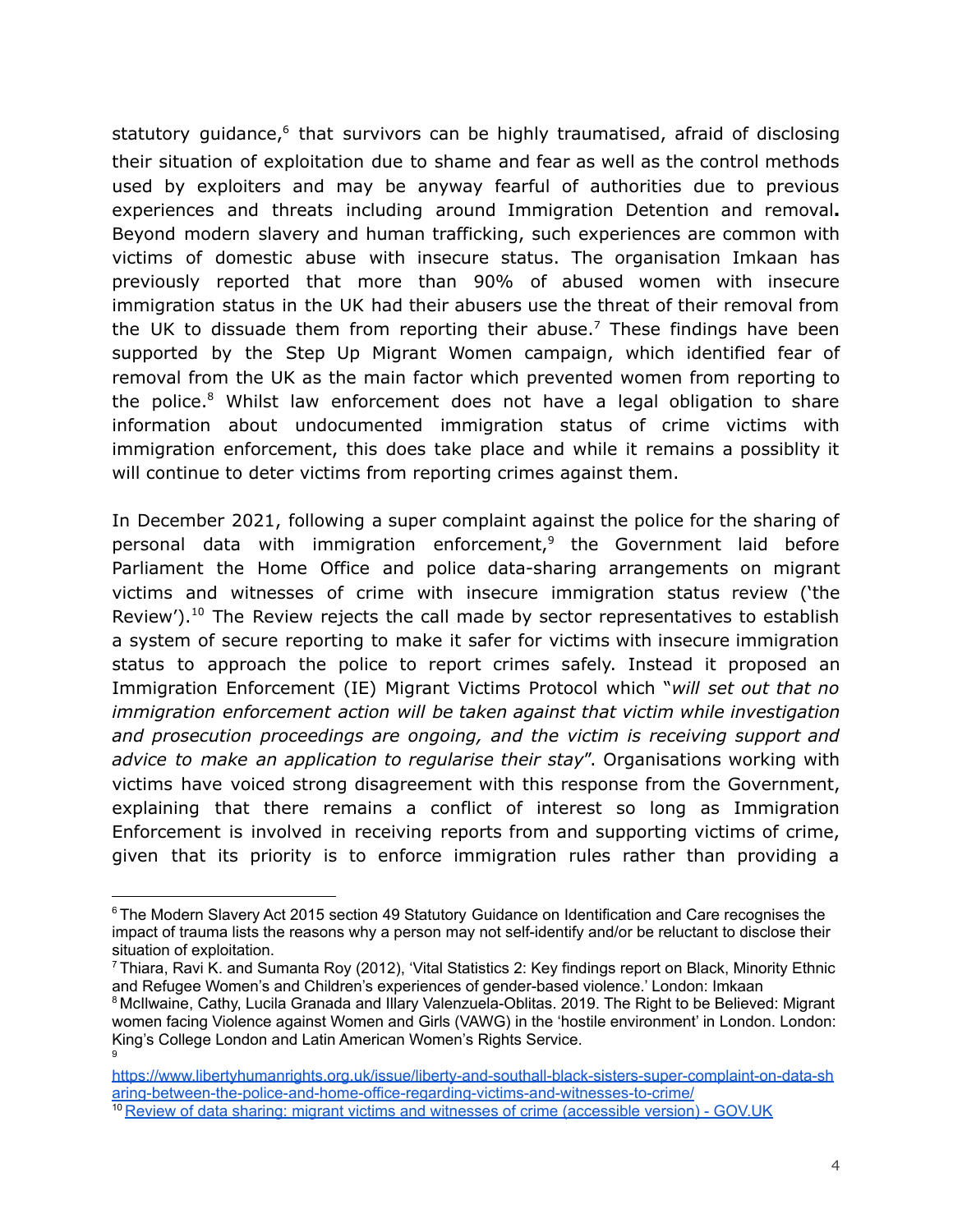safeguarding function.<sup>11</sup> Members of the Detention Taskforce working directly with victims and survivors have highlighted that police investigations are dropped quickly in the majority of cases with few progressing beyond an initial interview with the victim.<sup>12</sup> Nor would victims know when reporting whether they will be considered a victim, or whether any investigation will take place. As such, the IE Migrant Victims Protocol fails to provide victims or those who are witnesses to a crime with guarantees to meaningful and long-term protection, and risks compounding harms.

The Home Office review of data sharing of migrant victims and witnesses of crime for immigration enforcement purposes $^{13}$  fails to address the real concerns raised by victims and survivors, front line organisations and the recent Her Majesty's Inspectorate of Constabulary and Fire & Rescue Services 'Safe to Share?' report. 14 The Home Office's failure to stop using data from victims and witnesses of crime for immigration enforcement purposes, despite the consistent evidence that this practice leaves those with insecure status too fearful to come forward, will continue to prevent victims of modern slavery and human trafficking offences from reporting crimes and empower exploiters and other perpetrators of abuse. These data sharing arrangements are significantly harming not only victims of crime but also the public interest, as crimes are not reported and therefore remain unpunished. 15

The hidden nature of modern slavery and trafficking makes it difficult to gain an accurate picture of its true scale and nature. As a result, anti-trafficking responses are dependent on victims coming forward about their experiences. The continued absence of secure reporting options that enable people with insecure status to come forward as victims of crime undermines our ability to address trafficking and runs counter to the UK's stated ambition to '*lead the way in defeating modern slavery.*' 16 This is particularly concerning considering that immigration status is one of the key

<sup>&</sup>lt;sup>11</sup> Joint response to the "Home Office and Police data-sharing arrangements on migrant victims and witnesses of crime with insecure immigration status." Available at:

[https://www.labourexploitation.org/publications/joint-response-%E2%80%9Chome-office-and-police-data](https://www.labourexploitation.org/publications/joint-response-%E2%80%9Chome-office-and-police-data-sharing-arrangements-migrant-victims-and)[sharing-arrangements-migrant-victims-and](https://www.labourexploitation.org/publications/joint-response-%E2%80%9Chome-office-and-police-data-sharing-arrangements-migrant-victims-and)

<sup>&</sup>lt;sup>12</sup> See for example:

[https://www.theguardian.com/society/2021/may/23/fewer-than-one-in-60-cases-lead-to-charge-in-england](https://www.theguardian.com/society/2021/may/23/fewer-than-one-in-60-cases-lead-to-charge-in-england-and-wales) [-and-wales;](https://www.theguardian.com/society/2021/may/23/fewer-than-one-in-60-cases-lead-to-charge-in-england-and-wales) <https://www.bbc.co.uk/news/uk-politics-58910802>

<sup>&</sup>lt;sup>13</sup> Home Office, (2021) 'Guidance - Review of data sharing: migrant victims and witnesses of crime,' 15 December 2021, para. 20

<sup>&</sup>lt;sup>14</sup> HM Inspectorate of Constabulary and Fire & Rescue Services, College of Policing, and Independent Office for Police Conduct, (2020), 'Safe to Share? Report Safe to share? Report on Liberty and Southall Black Sisters' super-complaint on policing and immigration status.'

<sup>&</sup>lt;sup>15</sup> Liberty and Southall Black Sisters' [Super-Complaint](https://www.libertyhumanrights.org.uk/issue/liberty-and-southall-black-sisters-super-complaint-on-data-sharing-between-the-police-and-home-office-regarding-victims-and-witnesses-to-crime/) on data-sharing between the police and Home Office regarding victims and witnesses to crime - Liberty [\(libertyhumanrights.org.uk\)](https://www.libertyhumanrights.org.uk/issue/liberty-and-southall-black-sisters-super-complaint-on-data-sharing-between-the-police-and-home-office-regarding-victims-and-witnesses-to-crime/)

<sup>&</sup>lt;sup>16</sup> May, T., 'My Government will Lead the Way in Defeating Modern Slavery,' the Daily Telegraph, 30 July 2016, accessible at[:](https://www.telegraph.co.uk/news/2016/07/30/we-will-lead-the-way-in-defeating-modernslavery/)

[https://www.telegraph.co.uk/news/2016/07/30/we-will-lead-the-way-in-defeating-modernslavery/.](https://www.telegraph.co.uk/news/2016/07/30/we-will-lead-the-way-in-defeating-modernslavery/)